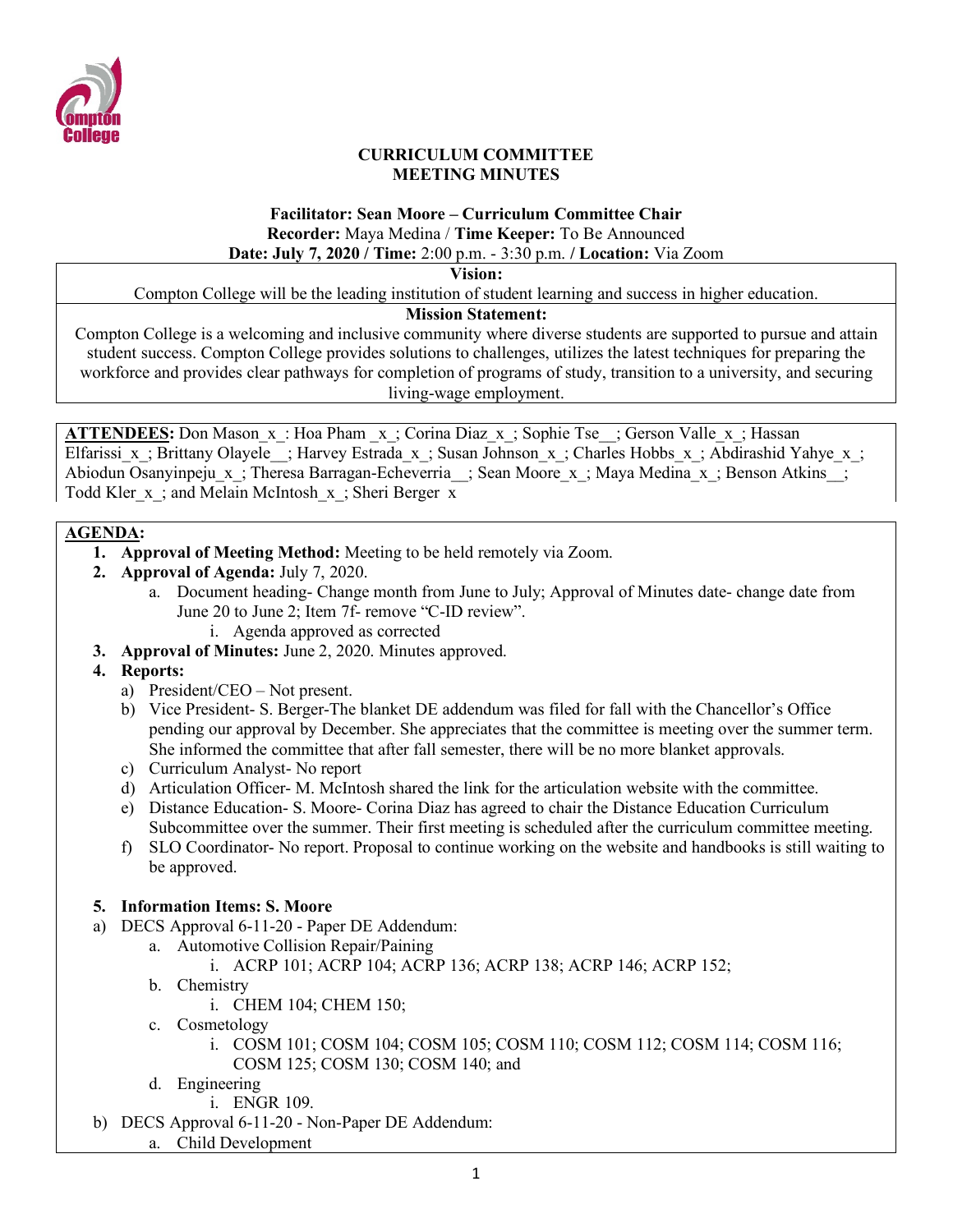#### i. CDEV 104; CDEV 108; CDEV 111; CDEV 110; CDEV 112; CDEV 122; CDEV 125; CDEV 150; CDEV 152; CDEV 115; CDEV 154;

- b. Chemistry;
- i. CHEM 102;
- c. Computer Science
	- i. CSCI 101; CSCI 102; CSCI 103;
- d. Dance
	- i. DANC 110; DANC 165; DANC 250;
- e. Film
	- i. FILM 110; FILM 113;
- f. Nursing

i. NURS 103;

g. Physical Education

i. PE 102; PE 110; PE 118; PE 125; PE 125; PE 127; PE 127; PE 134; PE 150; PE 155; PE 159; PE 162; PE 163; PE 163; PE 164; PE 165; PE 167; PE 168; PE 170; PE 171; PE 174; PE 175; PE 177; PE 178; PE 181; PE 184; PE 260;

- h. Physiology
	- i. PHYO 131;
- i. Spanish
	- i. SPAN 121; SPAN 122.
- c) 87 Non-Distance Education courses requiring Distance Education addendums. Faculty originators were emailed the document on July 1, 2020 and invited to the Curriculum Open Lab Zoom meeting on July 7, 2020 from 3:45 p.m. to 5:45 p.m. so they may be provided assistance.
- d) Summer SLO and Curriculum Open Lab Workshops will be available on FlexReporter as needed.
- e) Update from Curriculum Committee representatives (including our student representative), voting members, non-voting members, and visitors.

#### **6. Reinstated Item(s):**

a) None.

#### **7. Consent Agenda Items: T. Kler moved to approve. A. Yahye seconded. M/S/P Approved.**

- **a) 2-Year CTE Course Review - DE addendum review and approval - Hybrid delivery only:** 
	- a. Air Conditioning and Refrigeration
		- i. ACR 121 Air Conditioning Fundamentals;
		- ii. ACR 123 Commercial Refrigeration Applications;
		- iii. ACR 125 Energy Efficient Residential, Commercial and Industrial Air Conditioning;
		- iv. ACR 127 Heating Technologies;
		- v. ACR 130 Electric Controls;
		- vi. ACR 131 HVAC Electronics;
		- vii. ACR 136 Electrical Applications;
		- viii. ACR 161 Fundamentals of Automation Systems; and
		- ix. ACR 162 Energy Control and Optimization Systems.

### **b) Course Review - DE Addendum Review and Approval:**

- a. Anatomy
	- i. ANAT 132 General Human Anatomy;
- b. Biology
	- i. BIOL 101 Principles of Biology I;
	- ii. BIOL 102 Principles of Biology II;
- c. Chemistry
	- i. CHEM 152 General Chemistry II;
- d. Dance
	- i. DANC 165- African Dance;
- e. English
	- i. ENGL 101H Honors Reading and Composition;
	- ii. ENGL 150- Survey of British Literature I;
	- iii. ENGL 152- Survey of British Literature II;
- f. Engineering
	- i. ENGR 101 Introduction to Engineering;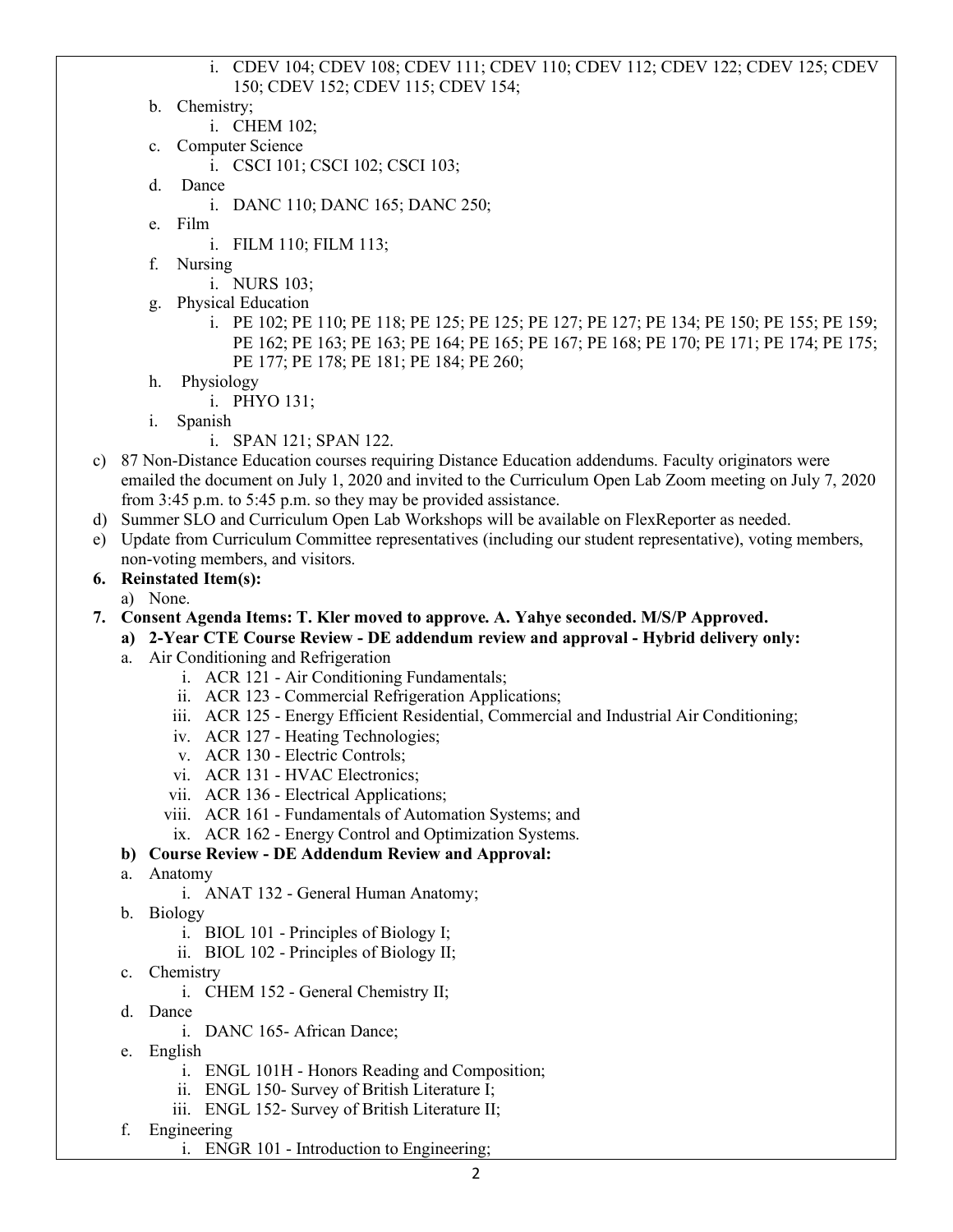- ii. ENGR 109 Engineering Mechanics Statics;
- g. English as Second Language
	- i. ESL 02C Conversation and Grammar Level III;
- h. Human Development
	- i. HDEV 110 Strategies for Creating Success in College and in Life;
- i. Mathematics
	- i. MATH 110- Structures and Concepts in Mathematics;
	- ii. MATH 111- Mathematics for Elementary School Teachers- Geometry, Probability & Statistics;
	- iii. MATH 130 College Algebra;
	- iv. MATH 150 Elementary Statistics with Probability;
	- v. MATH 150H Honors Elementary Statistics with Probability;
	- vi. MATH 165 Calculus for Business and Social Sciences;
	- vii. MATH 180 Precalculus;
	- viii. MATH 18C Corequisite for Precalculus;
	- ix. MATH 190 Single Variable Calculus and Analytic Geometry I;
	- x. MATH 191 Single Variable Calculus and Analytic Geometry II;
	- xi. MATH 220 Multi-Variable Calculus;
	- xii. MATH 270- Differential Equations with Linear Algebra;
	- xiii. MATH 47A Math Academy Elementary Algebra;
	- xiv. MATH 60 Elementary Geometry;
	- xv. MATH 65 Pre-Statistics;
	- xvi. MATH 7C Intermediate Algebra Corequisite;
	- xvii. MATH 80 Intermediate Algebra for Science, Technology, Engineering, and Mathematics;
- j. Machine Tools Technology
	- i. MTT 140 Machine Shop Calculations;
- k. Physical Science
	- i. PE 280 Exercise and Nutrition Programs for Fitness and Weight Management;
- l. Political Science
	- i. POL 102- Introduction to Comparative Politics;
	- ii. POL 110- Introduction to International Relations;
- m. Psychology
	- i. PSYC 102 Psychology for Effective Living;
	- ii. PSYC 115- Abnormal Psychology.
- n. Sign Language
	- i. SLAN 111 American Sign Language I;
- o. Spanish
	- i. SPAN 121 Beginning Conversational Spanish; and
- p. Tutoring
	- i. TUTR 200 Theory and Practice of Tutoring.
- **c) Course Review - DE Addendum Review and Approval - Updated Recommended Preparation Courses:** 
	- i. CHEM 102 Fundamentals of Chemistry; and
	- ii. COMS 100 Public Speaking.
- **d) New Course Proposal - DE Addendum Review and Approval:**
- a. Computer Information Systems
	- i. CIS 192 Database Essentials in AWS;
	- ii. CIS 194 Computer Engines in AWS;
	- iii. CIS 196 Security in AWS;
- b. English as Second Language
	- i. ESL 103- Microsoft Word;
	- ii. ESL 5 Low Advanced; and
	- iii. ESL 6 ESL 6 Advanced.
- **e) New Course Proposal (No Distance Education):**
- a. English as Second Language
	- i. ESL 1 Literacy;
	- ii. ESL 126 Reading and Writing for College and Career Preparation;